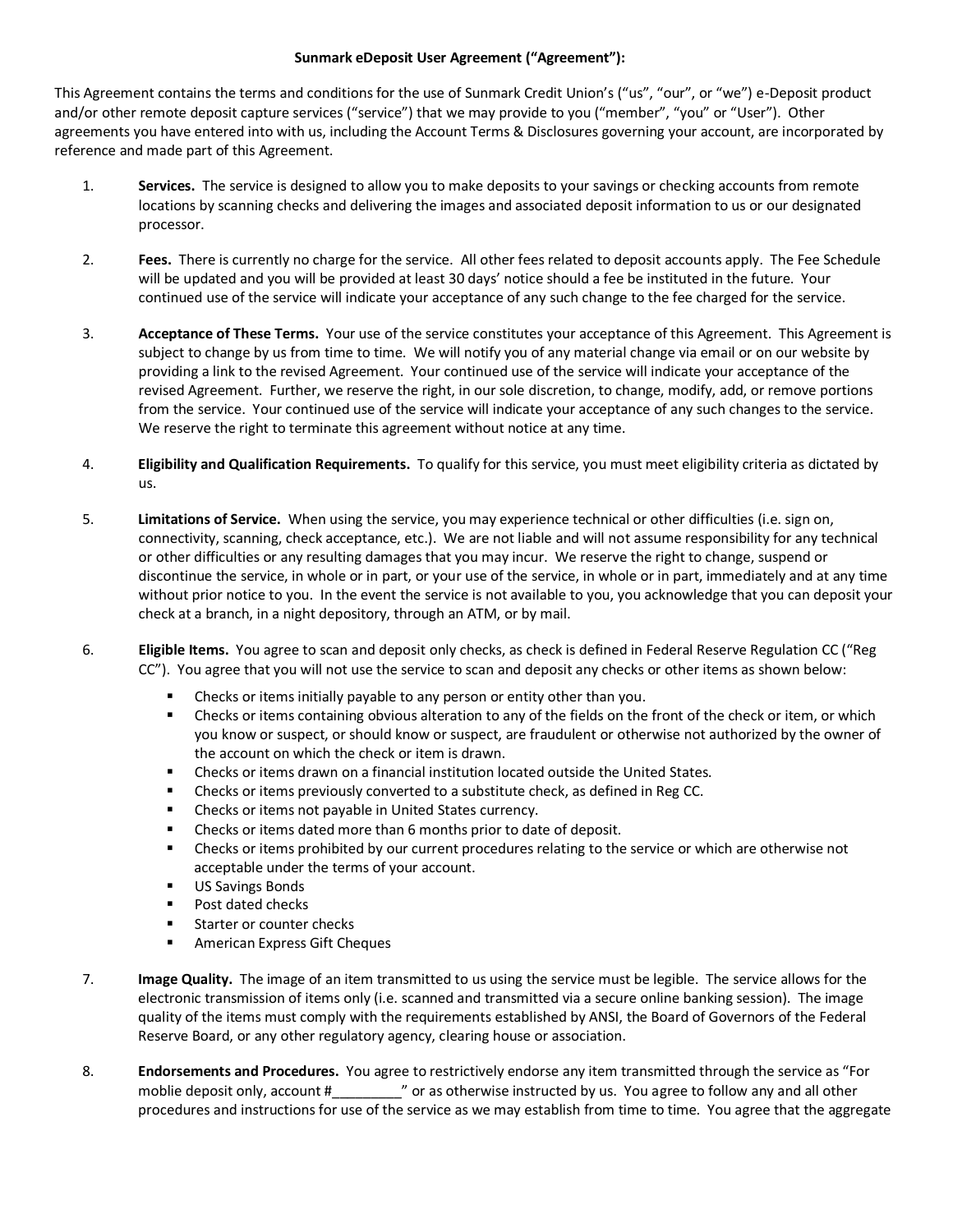amount of any items which are deposited more than once will be debited from your account, and to the extent funds in your account are insufficient to cover such amount, any balance shall be debited by us from any other accounts you hold with us, in our sole discretion. You further acknowledge that you, and not us, are responsible for the processing and handling of any original items which are imaged and deposited utilizing the service and you assume all liability to the drawer of any item imaged using the service or liability arising from our printing of any substitute check from those images.

- 9. **Receipt of Items.** We reserve the right to reject any item transmitted through the service, at our discretion, without liability to us. We are not responsible for items we do not receive or for images that are not transmitted completely. An image of an item shall be deemed received when we transmit a confirmation to you that we received the image. Receipt of such confirmation does not mean that the transmission was error free or complete. You agree that prohibited items, if deposited with us, will be deposited via an alternative method and not by using the service. The manner in which the items are cleared, presented for payment, and collected shall be in our sole discretion subject to the Account Terms & Disclosures governing your account. Deposited items subsequently returned to us for any reason will be processed in accordance with our normal returned item procedure.
- 10. **Availability of Funds.** Funds will be made available as set forth in the Account Terms & Disclosures which was provided to you when you opened your membership with us. As stated in the Account Terms & Disclosures, funds you deposit may be delayed for a longer period. We will notify you, in writing by mailing a notice to your physical address on file, if we delay your ability to withdraw funds and we will tell you when the funds will be available.
- 11. **Disposal of Transmitted Items.** Upon your receipt of a confirmation from us that we have received the image of an item, you agree to prominently mark the item as "Electronically Presented" or "VOID" and to ensure that it is not represented for payment. You agree never to represent the item. You shall retain the original of all imaged items that have been deposited via the service for a reasonable period of time in order to verify settlement and credit or to balance periodic statements, but in no case beyond 90 daysfrom the date processed, and shall properly destroy and dispose of such original checks after such time. You will promptly provide any retained item, or a sufficient copy of the front and back of the item, to us as requested to aid in the clearing and collection process, to resolve claims by third parties with respect to any item, or for our audit purposes.
- 12. **Deposit Limits.** We reserve the right to impose limits on the amount(s) and/or number of deposits that you transmit using the service and to modify such limits from time to time.
- 13. **Responsibility for Scanning.** You are solely responsible for scanning deposit items, accessing the service from us and for maintaining your own scanning equipment. Not all scanning equipment will produce a useable image. You will be responsible for the payment of all telecommunications expenses associated with the service. We shall not be responsible for providing or servicing any equipment for you.
- 14. **Errors.** You agree to notify us of any suspected errors regarding items deposited through the service immediately, and in no event later than 60 days after the applicable account statement is made available to you. Unless you notify us within 60 days, such statement regarding all deposits made through the service shall be deemed correct, and you are prohibited from bringing a claim against us for such alleged error.
- 15. **Security Requirements.** To prevent unauthorized usage of the service, you agree to ensure the security of the personal computer and/or mobile device you own, and the access credentials you use to access the service.
- 16. **Ownership and License.** You agree that we retains all ownership and proprietary rights in the service, associated content, technology, and website. Your use of the service is subject to and conditioned upon your complete compliance with this Agreement. Without limiting the effect of the foregoing, any breach of this Agreement immediately terminates your right to use the service. Without limiting the restriction of the foregoing, you may not use the Service (i) in any anti-competitive manner, (ii) for any purpose which would be contrary to our business interest, or (iii) to our actual or potential economic disadvantage in any aspect. You may not copy, reproduce, distribute or create derivative works from the content and agree not to reverse engineer or reverse compile any of the technology used to provide the service.
- 17. **Disclaimer of Warranties.** You agree your use of the service and all information and content (including that of third parties) is at your risk and is provided on an "as is" and "as available" basis. We disclaim all warranties of any kind as to the use of the service, whether express or implied, including, but not limited to the implied warranties of